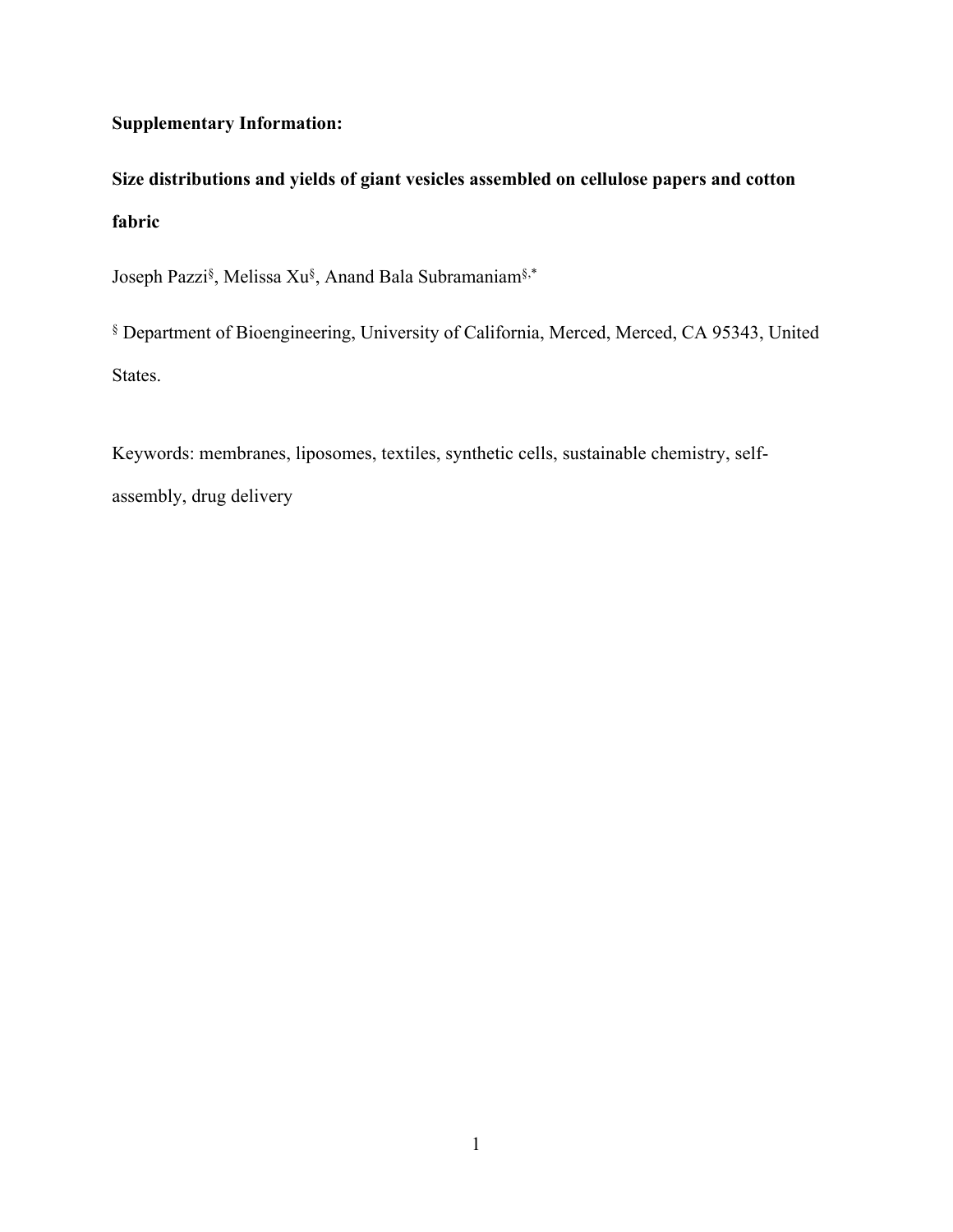

**Figure S1:** Histograms of fiber diameters measured on bandpass-filtered maximum intensity projections of Direct Red 23 labeled cellulose substrates. n is the number of fibers measured on each substrate.